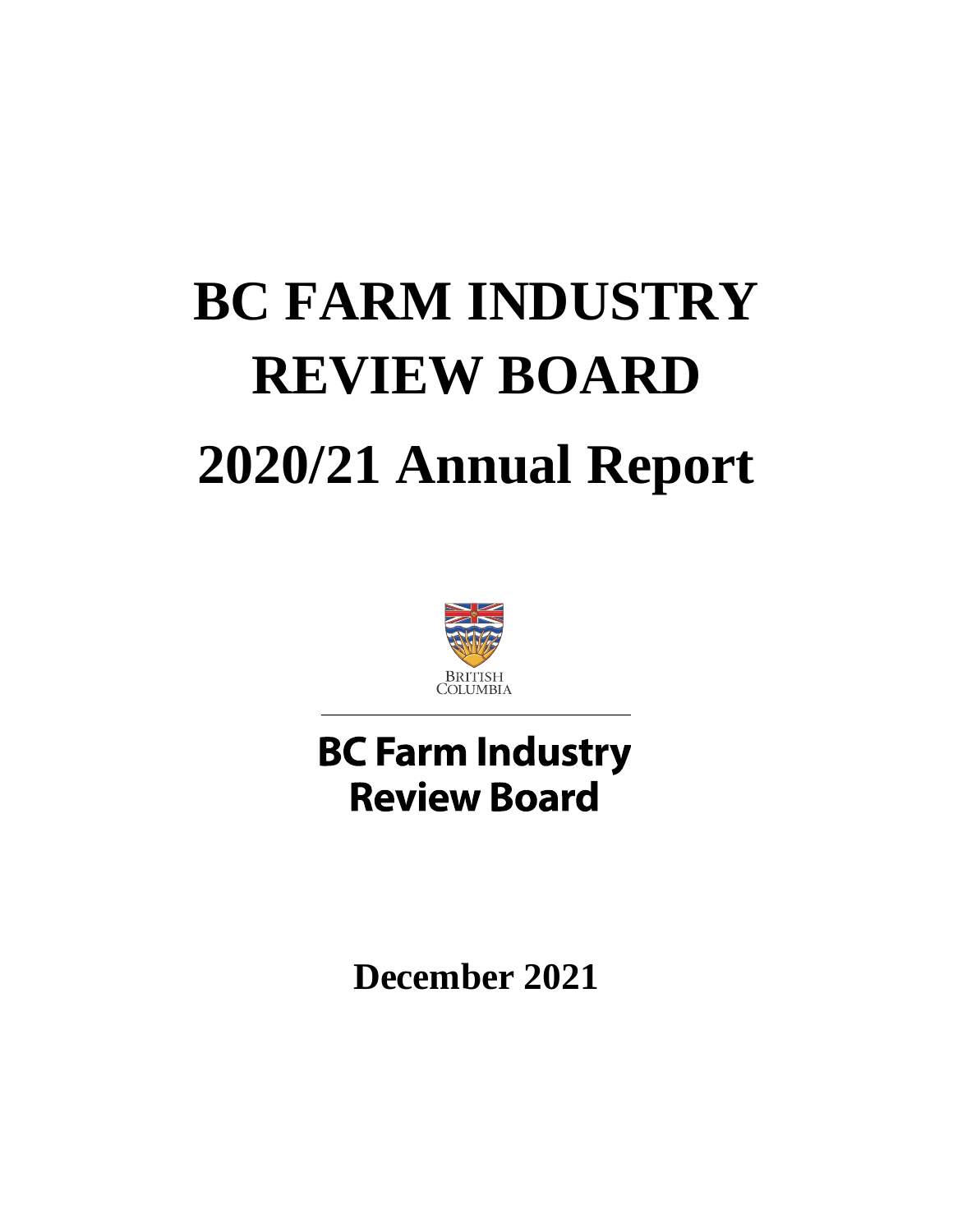#### **Message from the Chair**

I respectfully submit the Annual Report for the British Columbia Farm Industry Review Board (BCFIRB) for the period April 1, 2020 through March 31, 2021, per section 59.2 of the *Administrative Tribunals Act*.

Throughout the 2020/21 fiscal year, impacts from the COVID-19 global pandemic were continuous and experienced by all of the regulated agricultural sectors. The impacts persist to this day, as agricultural commodity boards and commissions, producers and processors continue to work together to find solutions and ensure market stability, despite the challenges of consumer panic buying, labour shortages and supply chain disruptions.

I also want to acknowledge the tremendous work and efforts made by the boards and commissions, and all those impacted, to manage through the catastrophic flooding events in late fall of 2021. The last few years have been extraordinarily challenging, requiring outstanding resiliency and commitment from all stakeholders to ensure continued animal welfare and a stable supply of food for British Columbians.

Throughout 2020/21, BCFIRB met virtually with the commodity boards and commissions, the BC Council of Marketing Boards, the National Association of Agri-Supervisory Agencies and the Farm Products Council of Canada. Information and support were provided to the Ministry of Agriculture, Food and Fisheries on various matters.

Significant events in 2020/21 included the continuation of the chicken pricing supervisory review and the conclusion of the review of the regulated vegetable sector that started in September 2019. A comprehensive supervisory decision for vegetables was issued in December 2020 that resulted in various governance actions for the BC Vegetable Marketing Commission (VMC) in 2021. Provincial changes to the Vegetable Marketing Commission Scheme took place in July 2021, updating the structure of the Commission to include two new independent members.

In May 2021, BCFIRB deemed it essential to order a supervisory review process into very serious allegations of bad faith, unlawful activity and misfeasance of public office made in court filings against members and staff of the VMC by two private sector companies. Further information can be found on BCFIRB's website and will be provided in BCFIRB's 2021/22 Annual Report.

BCFIRB issued its second annual Public Accountability and Reporting Project (PARP) Summary Report in March 2021, which can also be found on BCFIRB's website.

There were numerous appeals and complaints filed with BCFIRB in 2020/21, some of which proceeded to formal hearing. I am thankful for the ongoing effort of BCFIRB staff to assist parties in reaching a satisfactory settlement before a formal hearing process is commenced.

I continue to be pleased with BCFIRB's accomplishments in meeting its statutory mandates, in both its quasi-judicial and supervisory roles. The support BCFIRB receives from the Ministry of Agriculture, Food and Fisheries staff, regional agrologists and industry specialists is greatly appreciated. We thank them all.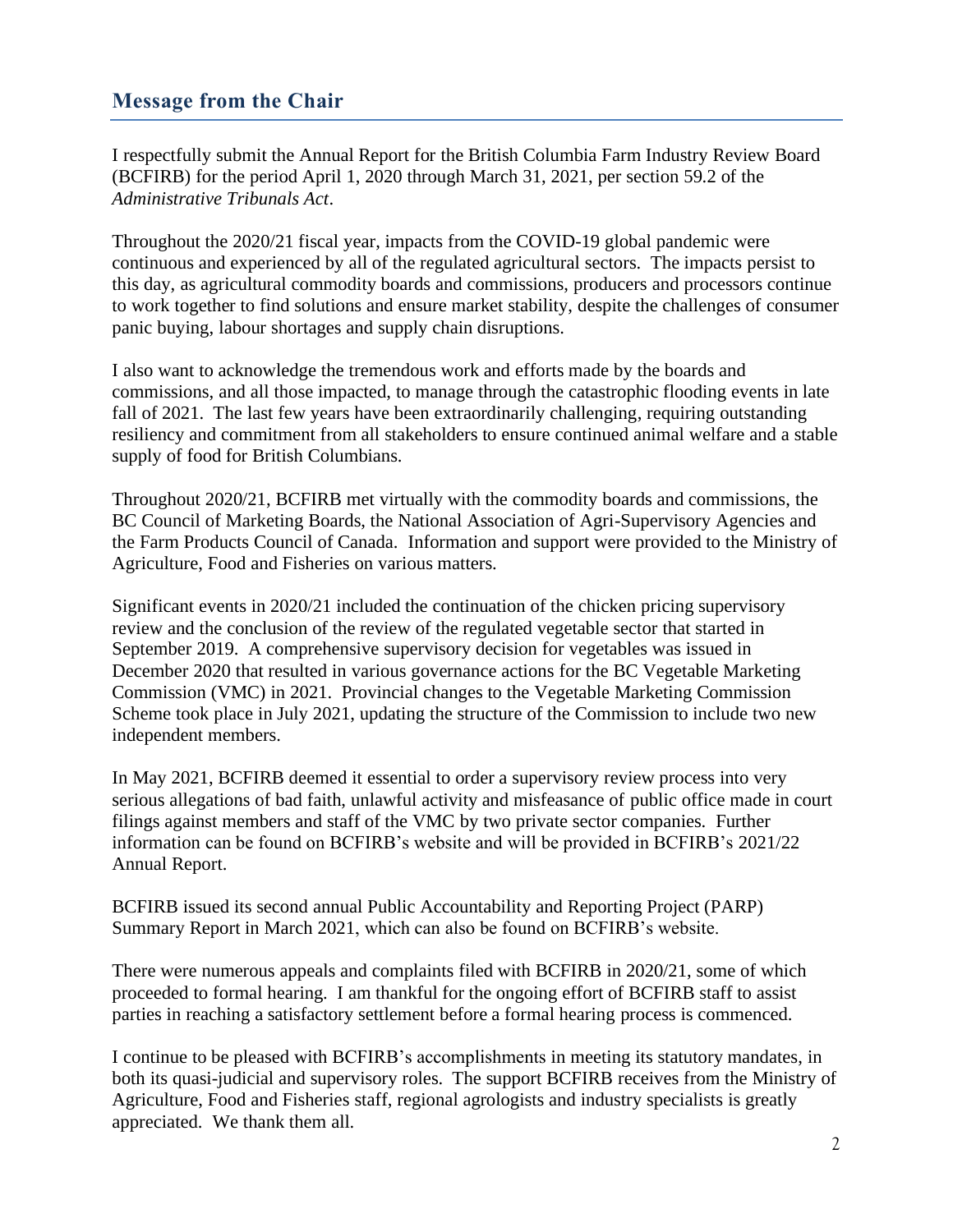Per the *Declaration on the Rights of Indigenous Peoples Act*, which was brought into force in British Columbia in late 2019, BCFIRB has been advised that the Ministry of Agriculture, Food and Fisheries is reviewing how the United Nations Declaration on the Rights of Indigenous Peoples (UNDRIP) may impact legislation. We look forward to learning more about this initiative and will be seeking to increase our understanding of Indigenous issues and Reconciliation, along with having discussions with the agricultural commodity boards and commissions during 2022.

On behalf of all members and staff of BCFIRB, a heartfelt thank you to all of the commodity boards and commissions and their staff. We sincerely hope that 2022 will be a more positive and successful year.

Sincerely,

 $\begin{matrix} 1 & 1 \\ 1 & 1 \end{matrix}$ 

Peter Donkers, Chair BC Farm Industry Review Board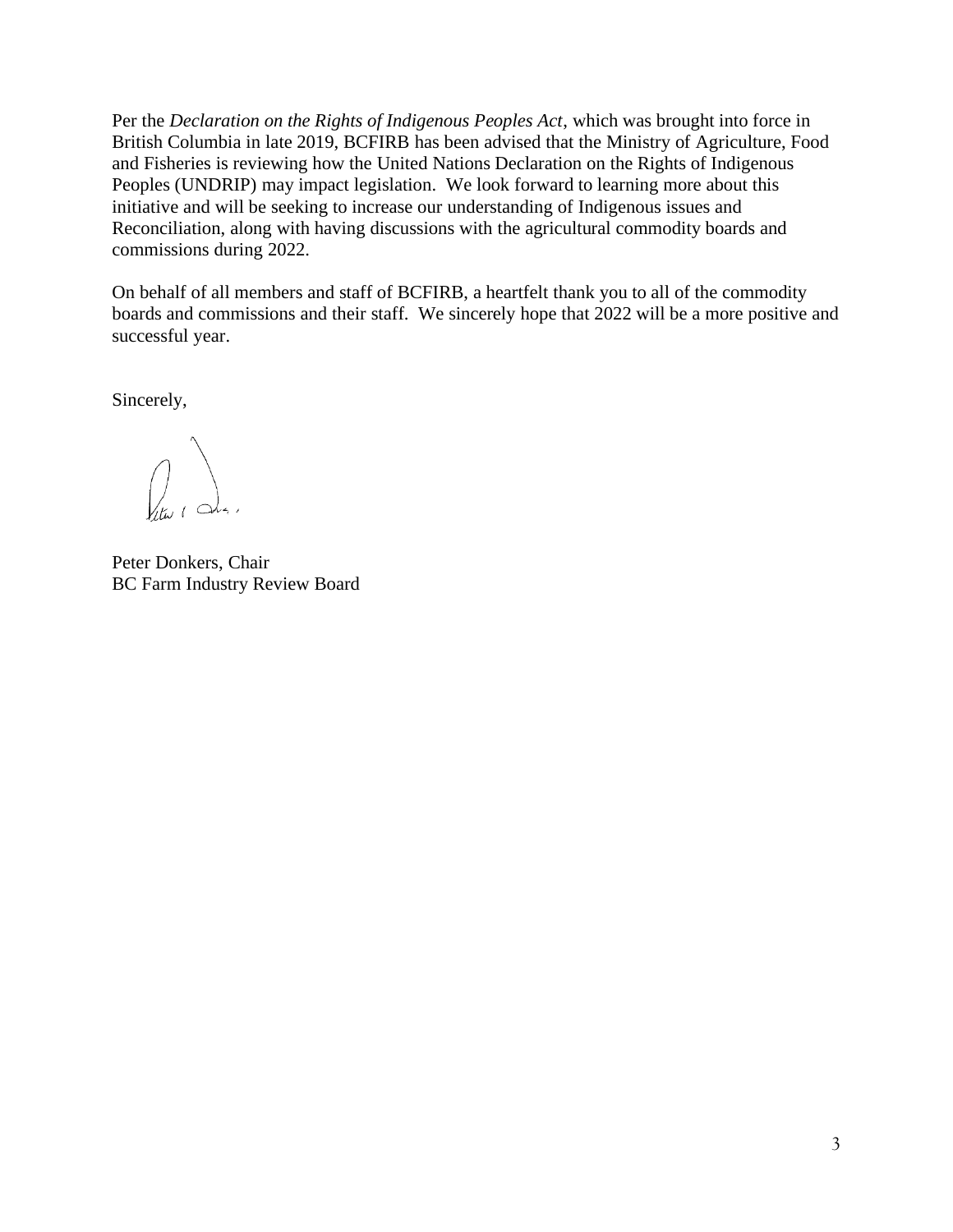#### **Tribunal Team in 2020/21**

There are currently eight part-time BCFIRB members appointed by the Lieutenant Governor-in-Council. Members make decisions about sound regulated marketing policy and adjudicate and make decisions on appeals and complaints under BCFIRB's various legislative mandates. BCFIRB staff and contractors are an integral part of BCFIRB'S professional team. They support BCFIRB members, and the public, to the highest standards of integrity and professionalism.

#### **STAFF**

#### **MEMBERS**

| <b>Executive Director and Registrar</b>                                                    | Chair                |
|--------------------------------------------------------------------------------------------|----------------------|
| <b>Kirsten Pedersen</b>                                                                    | <b>Peter Donkers</b> |
| A/Board Services Coordinator                                                               | Vice-chair           |
| Lisa Stride                                                                                | Al Sakalauskas       |
| Manager, Issues and Planning                                                               | Member               |
| Wanda Gorsuch                                                                              | Wendy Holm           |
| <b>Issues Management Analyst</b>                                                           | Member               |
| Matthew Huijsmans                                                                          | Pawan Joshi          |
| A/Issues Management Analyst                                                                | Member               |
| Justine Lafontaine                                                                         | Dennis Lapierre      |
| Case Manager                                                                               | Member               |
| Gloria Chojnacki                                                                           | Tamara Leigh         |
| <b>Assistant Case Manager</b>                                                              | Member               |
| Sara Thiesson                                                                              | Harveen Thauli       |
| A/Assistant Case Manager                                                                   | Member               |
| Erica Champion                                                                             | David Zirnhelt       |
| <b>General Legal Counsel</b><br><b>Christine Elsaesser</b><br>Chris Wendell, Porter Ramsay |                      |

Administrative Law and Litigation Services Mark Underhill and Legal Team, Arvay Finlay

*Further information about BCFIRB may be found at:*  <http://www2.gov.bc.ca/bcfarmindustryreviewboard>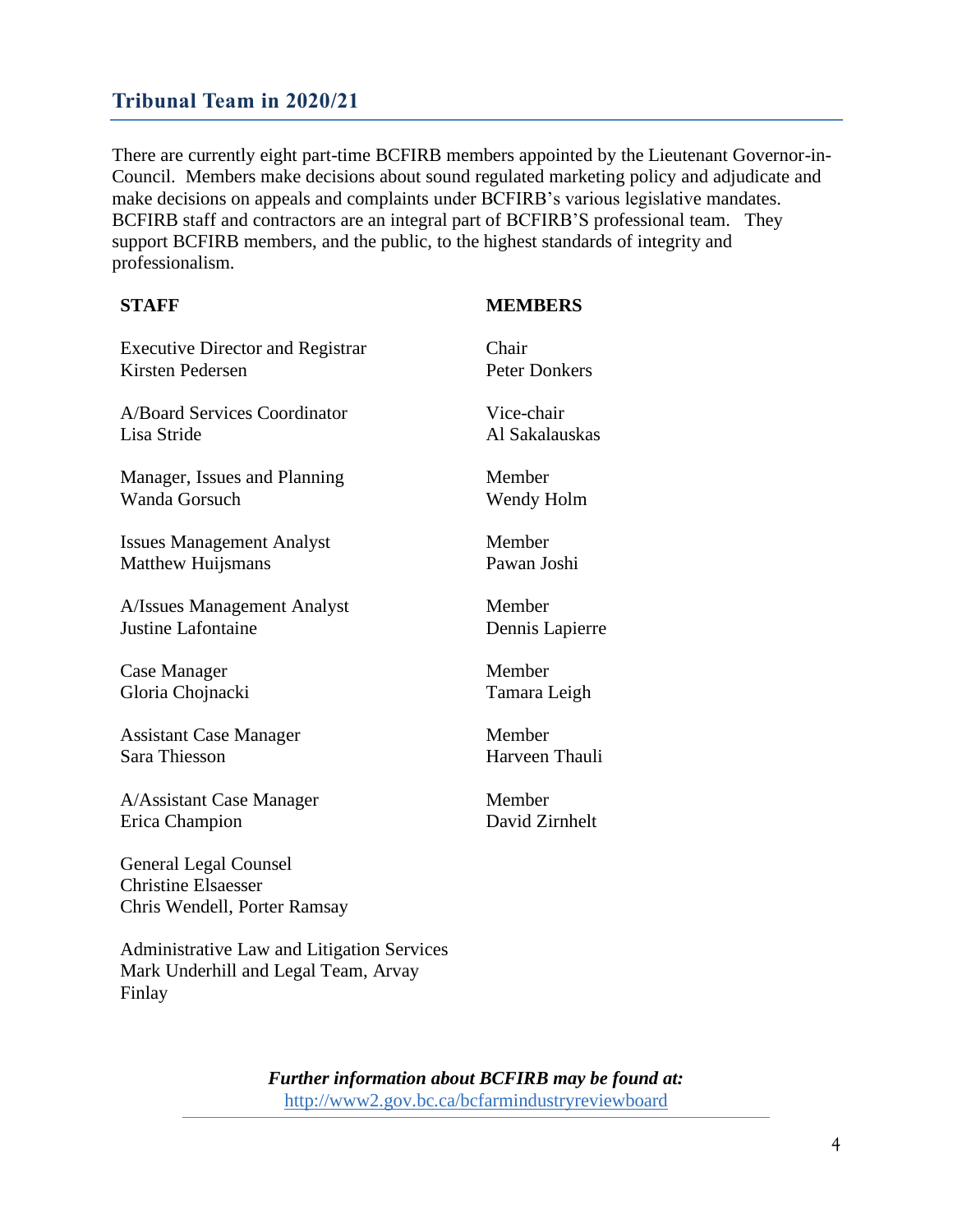### **Purpose of the BC Farm Industry Review Board**

The British Columbia Farm Industry Review Board (BCFIRB) is an independent administrative tribunal that operates at arm's-length from government. As the regulatory tribunal responsible for the general supervision of British Columbia's regulated agricultural commodity boards and commissions, BCFIRB provides oversight, policy direction and decisions to protect the public interest. In its adjudicative capacities, BCFIRB provides a less formal system than the court for resolving disputes in a timely and cost-effective way. BCFIRB consists of a part-time board of up to ten members and nine full-time staff, and is accountable to government for its administrative operations.

The BCFIRB 2020/21 Annual Report describes achievements and results met from April 1, 2020 to March 31, 2021.

BCFIRB's statutory responsibilities are established in the *[Natural](http://www.bclaws.ca/EPLibraries/bclaws_new/document/ID/freeside/00_96330_01)  [Products Marketing Act](http://www.bclaws.ca/EPLibraries/bclaws_new/document/ID/freeside/00_96330_01) (NPMA)*, the *[Farm Practices Protection](http://www.bclaws.ca/EPLibraries/bclaws_new/document/ID/freeside/00_96131_01)  [\(Right to Farm\) Act](http://www.bclaws.ca/EPLibraries/bclaws_new/document/ID/freeside/00_96131_01) (FPPA)*, and the *Prevention [of Cruelty to Animals](http://www.bclaws.ca/EPLibraries/bclaws_new/document/ID/freeside/00_96372_01)  Act [\(PCAA\)](http://www.bclaws.ca/EPLibraries/bclaws_new/document/ID/freeside/00_96372_01)*, and are supported by the *[Administrative Tribunals Act](http://www.bclaws.ca/EPLibraries/bclaws_new/document/ID/freeside/00_04045_01) (ATA).*

BCFIRB's mandated responsibilities are listed below:

- [General supervision](https://www2.gov.bc.ca/gov/content/governments/organizational-structure/ministries-organizations/boards-commissions-tribunals/bc-farm-industry-review-board/regulated-marketing/general-supervision) of B.C.'s regulated marketing boards and commissions.
- Signatory to formal [federal](https://www2.gov.bc.ca/gov/content/governments/organizational-structure/ministries-organizations/boards-commissions-tribunals/bc-farm-industry-review-board/regulated-marketing/regulated-marketing-legislation)[provincial cooperation](https://www2.gov.bc.ca/gov/content/governments/organizational-structure/ministries-organizations/boards-commissions-tribunals/bc-farm-industry-review-board/regulated-marketing/regulated-marketing-legislation)  [agreements](https://www2.gov.bc.ca/gov/content/governments/organizational-structure/ministries-organizations/boards-commissions-tribunals/bc-farm-industry-review-board/regulated-marketing/regulated-marketing-legislation) in regulated marketing.

BCFIRB supervises the following regulated commodity boards and commissions.

[BC Broiler Hatching Egg Commission](http://www.bcbhec.com/index.asp?pgid=1)

- [BC Chicken Marketing Board](http://bcchicken.ca/)
- [BC Cranberry Marketing Commission](http://www.bccranberries.com/default.html)
- [BC Egg Marketing Board](http://www.bcegg.com/)
- [BC Hog Marketing Commission](http://bcpork.ca/)
- [BC Milk Marketing Board](http://milk-bc.com/)
- [BC Turkey Marketing Board](http://www.bcturkey.com/)
- [BC Vegetable Marketing Commission](http://www.bcveg.com/)
- Hearing [appeals of regulated marketing](https://www2.gov.bc.ca/gov/content/governments/organizational-structure/ministries-organizations/boards-commissions-tribunals/bc-farm-industry-review-board/regulated-marketing/appeals) board and commission orders, decisions and determinations.
- Hearing [appeals related to certain animal custody and cost decisions](https://www2.gov.bc.ca/gov/content/governments/organizational-structure/ministries-organizations/boards-commissions-tribunals/bc-farm-industry-review-board/animal-custody) of the BC Society for the Prevention of Cruelty to Animals (BCSPCA).
- Hearing [farm practices complaints](https://www2.gov.bc.ca/gov/content/governments/organizational-structure/ministries-organizations/boards-commissions-tribunals/bc-farm-industry-review-board/farm-practices) from persons disturbed by odour, noise, dust or other disturbances arising from agriculture or certain aquaculture operations.
- Conducting [farm practices studies.](https://www2.qa.gov.bc.ca/gov/content/governments/organizational-structure/ministries-organizations/boards-commissions-tribunals/bc-farm-industry-review-board/archive-do-not-publish/reports-role)

BCFIRB is accountable to the Courts for its decisions (Judicial Review) and [the BC](https://www.bcombudsperson.ca/)  [Ombudsperson](https://www.bcombudsperson.ca/) for its practices and procedures.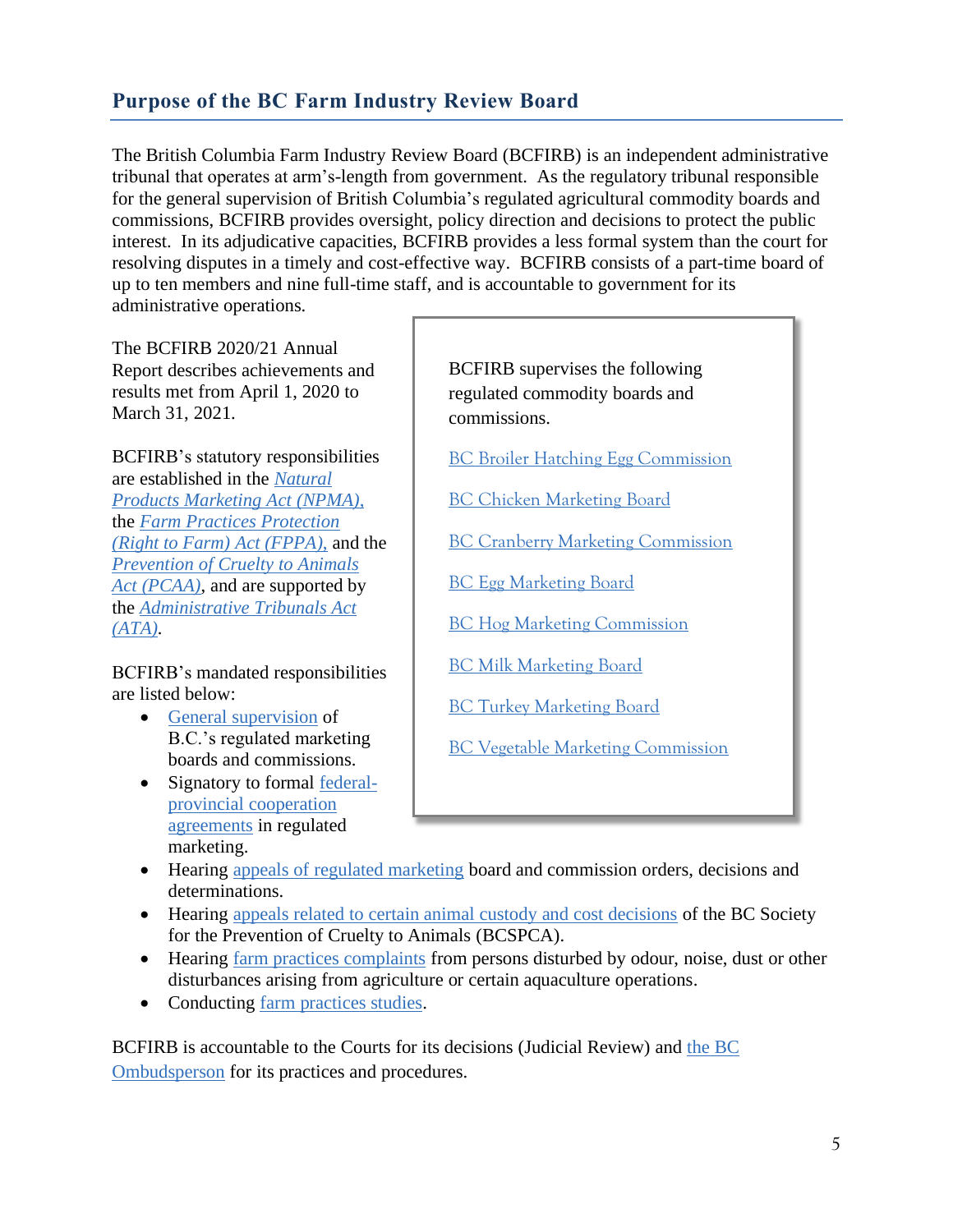# **BCFIRB 2020/21 Goals at a Glance**

| Goal 1:<br>A regulated<br>marketing<br>system with<br>effective self-<br>governance.                 | <b>Objective 1.1:</b><br><b>BCFIRB</b> and marketing<br>boards and commissions<br>practice good<br>governance in their<br>external and internal<br>operations.                                                                                                      | <b>Performance</b><br><b>Measure (PM)</b> #1<br>Programs, policies<br>and decisions show<br>legislative intent,<br>sound marketing<br>policy and consider<br>the public interest.                                                                  |
|------------------------------------------------------------------------------------------------------|---------------------------------------------------------------------------------------------------------------------------------------------------------------------------------------------------------------------------------------------------------------------|----------------------------------------------------------------------------------------------------------------------------------------------------------------------------------------------------------------------------------------------------|
|                                                                                                      |                                                                                                                                                                                                                                                                     | <b>PM#2</b><br>Appropriate<br>governance and fiscal<br>procedures exercised.                                                                                                                                                                       |
| Goal 2:<br>A principles-<br>based, outcomes-<br>oriented<br>approach to<br>regulation                | <b>Objective 2.1:</b><br><b>BCFIRB</b> and marketing<br>boards and commissions<br>use a principles-based<br>approach to regulating.                                                                                                                                 | <b>PM#3</b><br>Application of the<br>SAFETI (strategic,<br>accountable, fair,<br>effective, transparent<br>and inclusive)<br>principles is<br>demonstrated.<br><b>PM</b> #4<br>Orders, decisions $\&$<br>determinations are<br>published promptly. |
| Goal 3:<br><b>Effective</b> , fair<br>and independent<br>resolution of<br>inquiries $\&$<br>disputes | <b>Objective 3.1:</b><br>Ensure issues and<br>disputes arising within<br><b>BCFIRB's</b> jurisdiction<br>are resolved in a fair and<br>timely manner,<br>including use of<br><b>Alternative Dispute</b><br><b>Resolution (ADR)</b><br>methods where<br>appropriate. | <b>PM#5</b><br><b>BCFIRB</b> reports on<br>appeal and complaint<br>cases, including<br>timeframes and costs.                                                                                                                                       |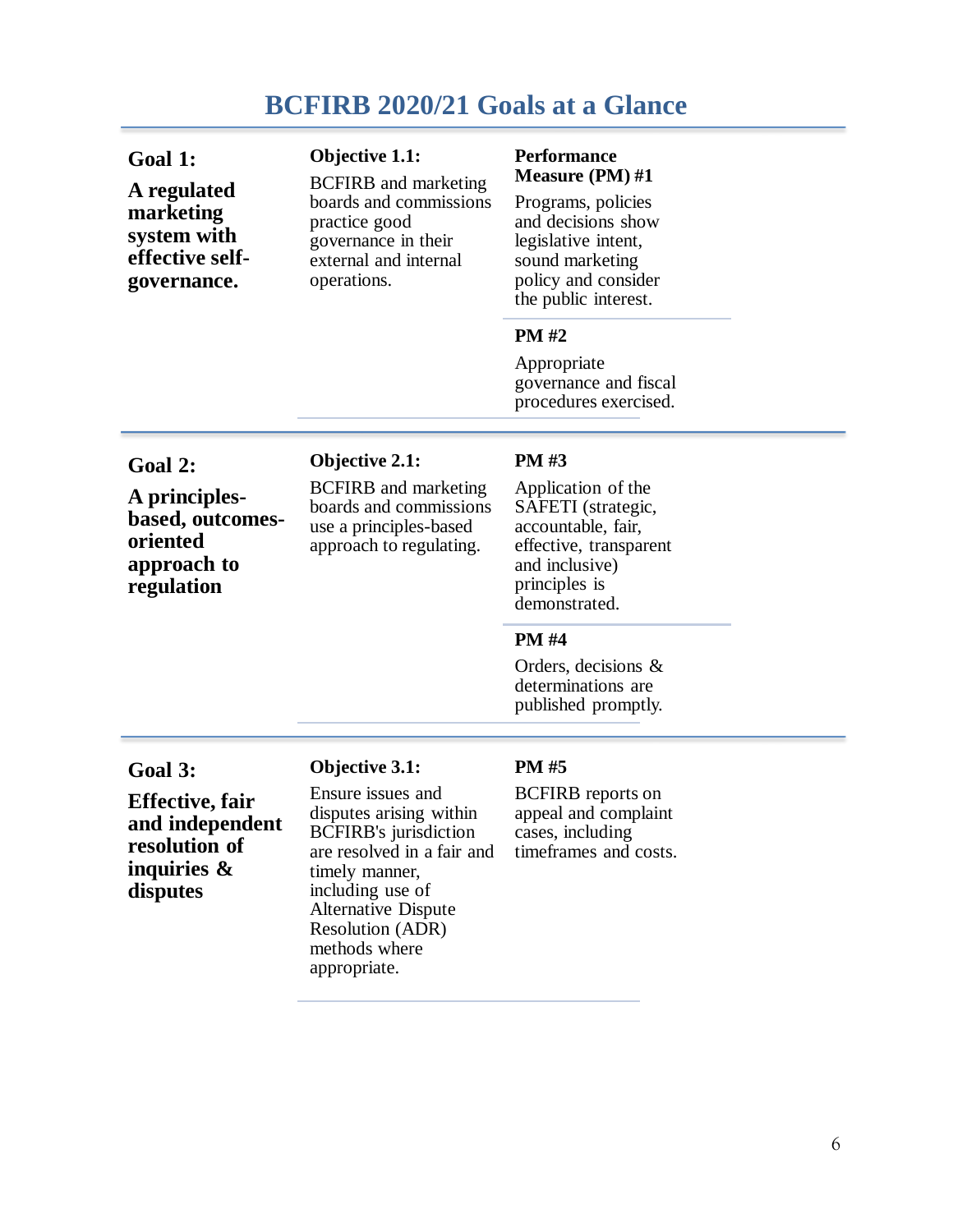#### **Goal 1: A regulated marketing system with effective self-governance.**

**Objective 1.1 - BCFIRB and marketing boards and commissions practice good governance in their external and internal operations.**

#### **Strategies:**

- Ensuring that marketing board and commission activities and decisions are administratively fair, comply with legislation/regulations, and accord with sound marketing policy.
- Requiring boards to give consideration to the government policy framework and the public interest.
- BCFIRB provides supervisory intervention when necessary.
- Working to achieve priorities within budget while continuing to place importance on board and staff development and training.
- While preserving its independence as a tribunal, continuing to work to ensure effective relations with the Ministry of Agriculture, regulatory agencies at all levels, and stakeholders.

#### **Performance Measure 1:**

#### *BCFIRB, boards and commissions demonstrate that their programs, policies and decisions reflect legislative intent, sound marketing policy and consider the public interest***.**

#### 2020/21 Results

BCFIRB held eight full board meetings between April 1, 2020 and March 31, 2021. Minutes were taken and all necessary member recusals from board discussions were documented. Per BCFIRB's current [Code of Conduct,](https://www2.gov.bc.ca/assets/gov/british-columbians-our-governments/organizational-structure/boards-commissions-tribunals/bc-farm-industry-review-board/about-bcfirb/board-members-staff/governance/2017_mar_09_bcfirb_code_of_conduct.pdf) Board members must recuse themselves of any supervisory discussions that could touch on a matter involving an appeal or complaint they are involved in.

BCFIRB is mandated to supervise and provide policy direction to the agricultural commodity boards and commissions to ensure sound, orderly marketing and to protect the public interest.

BCFIRB posts [regulated marketing industry snapshots](https://www2.gov.bc.ca/gov/content/governments/organizational-structure/ministries-organizations/boards-commissions-tribunals/bc-farm-industry-review-board/regulated-marketing) that contain overviews of the regulated agricultural commodity sectors.

BCFIRB's chair, members and staff met with commodity board and commission chairs, board members and staff numerous times on key files and issues in its supervisory capacity in 2020/21. BCFIRB provided supervisory intervention when necessary in various sectors (e.g., chicken, broiler hatching eggs, table eggs, vegetables). Details on all supervisory reviews, past and present, along with all BCFIRB supervisory decisions, can be found on BCFIRB's website.

BCFIRB reviews meeting minutes, correspondence and board and commission submissions and decisions, to monitor how boards are demonstrating that their programs, policies and decisions are in accord with legislative intent and sound marketing policy in the public interest.

BCFIRB communicated with boards and commissions regarding supervisory matters that affected them, or necessitated BCFIRB's involvement. BCFIRB also ensured that any parties affected by a supervisory matter were involved as appropriate, usually by a board or commission directly.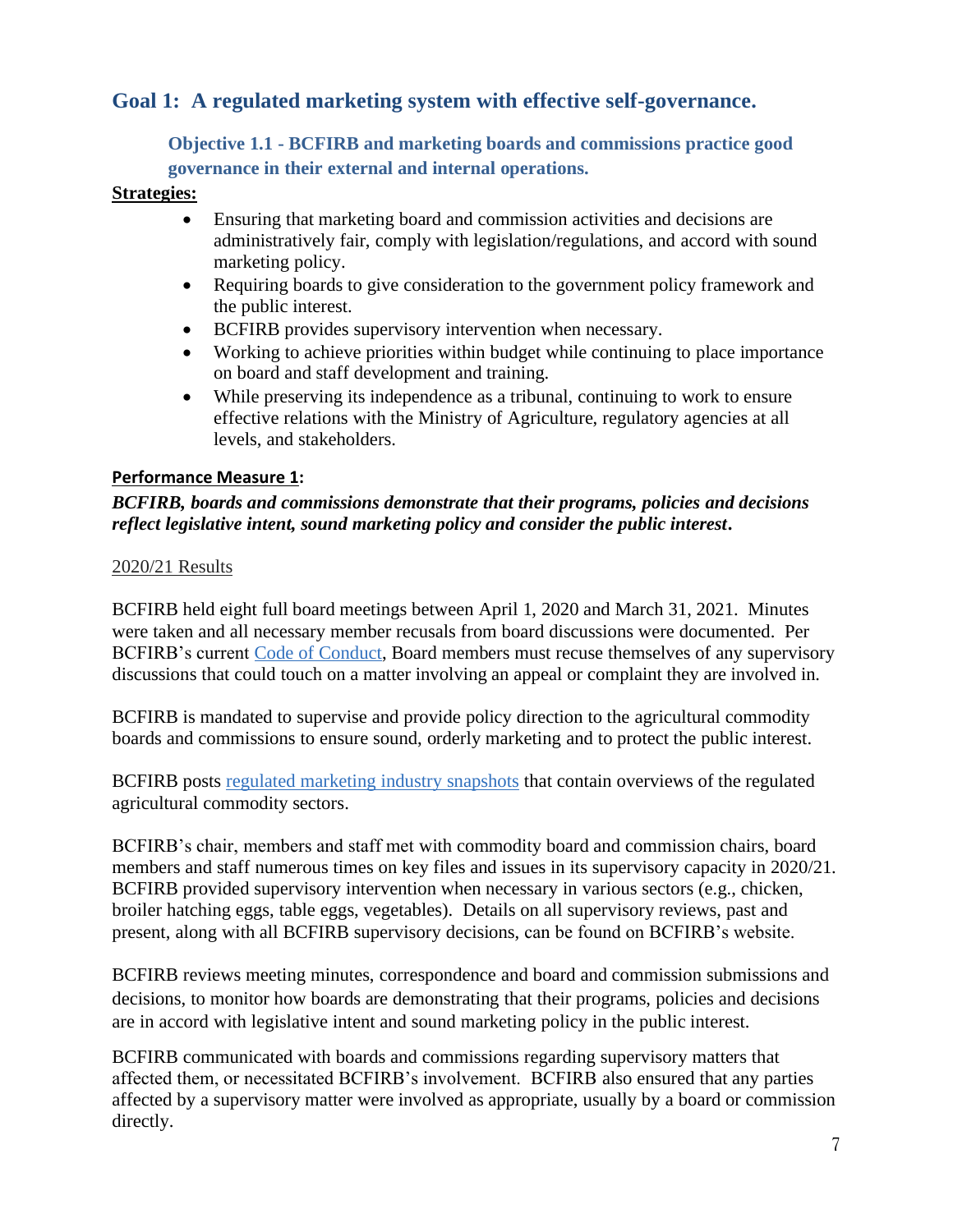BCFIRB supported the Ministry of Agriculture, Food and Fisheries as appropriate, in its capacity as an independent administrative tribunal. Various meetings were held between the BCFIRB Chair and Executive Director, the Minister and ministry officials.

BCFIRB engaged with the BC Council of Marketing Boards, the National Association of Agri-Supervisory Agencies and the Farm Products Council of Canada.

#### Highlights of BCFIRB's 2020/21 Supervisory Activities:

BCFIRB completed a supervisory review of the BC Vegetable Marketing Commission's structure, agency accountability and storage crop delivery allocation management in December of 2020. In its December 2020 decision, BCFIRB, among other matters:

- ➢ Directed the Vegetable Commission to immediately amend its election rules to reflect that producers holding a director position on an agency are not eligible for nomination and election due to irreconcilable fiduciary conflicts.
- ➢ Recommended Vegetable Commission structure regulatory amendments to the Minister of Agriculture, Food and Fisheries. The amendments were made in July 2021, which included adding two new independent members.
- ➢ Directed the Vegetable Commission to develop a rules-based agency compliance reporting template, an updated conflict of interest template and code of conduct, and to develop and implement public annual agency reporting.

BCFIRB's supervisory review on chicken supply chain pricing continued and is expected to conclude in 2022. The completion extension from spring of 2021 resulted from a number of factors, including necessary responses to various COVID-19 pressures on the BC Chicken Marketing Board (Chicken Board) and the BC Broiler Hatching Egg Commission (Broiler Hatching Egg Commission). Both boards had to prioritize continued production and meeting of provincial allocation.

A third-party liaison was contracted in September 2020 by BCFIRB to facilitate and support the two boards and chicken sector stakeholders in working together and finding joint solutions on a long-term pricing strategy. The liaison carried out a number of key meetings and conducted workshops in 2020/21. Submissions and recommendations from the Chicken Board and Broiler Hatching Egg Commission are now expected to be provided to BCFIRB in spring 2022.

The BC Turkey Marketing Board (Turkey Board) was directed by BCFIRB in two appeal decisions (2018 and 2020), to work with turkey growers and processors to assess direct marketer processing needs, and determine what, if any changes were needed to its policies and rules. The Turkey Board conducted a thorough consultation process and submitted a workplan for approval to BCFIRB in March 2021, which included the implementation of a new dispute resolution process and amendments to its rules.

The BC Egg Marketing Board submitted amendments to its producer-vender definition and New Producer Program in February 2021 to BCFIRB. BCFIRB determined that the revisions reflected sound marketing policy. The Egg board runs a lottery based New Producer Program. They received four applications for their 2021 draw with one qualifying applicant.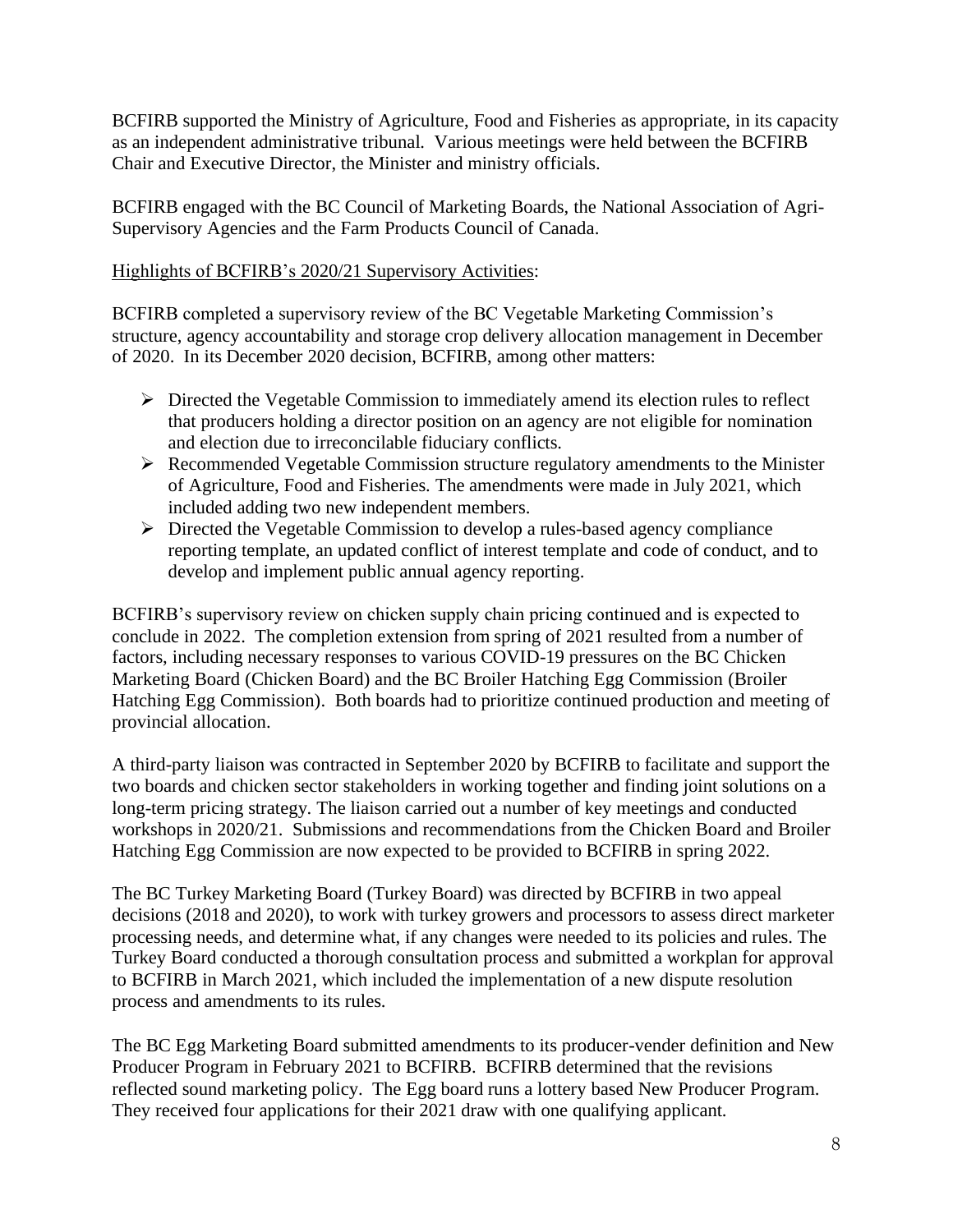#### Public Accountability and Reporting Project

BCFIRB published its second [Public Accountability and Reporting Project \(PARP\) Summary](https://www2.gov.bc.ca/assets/gov/british-columbians-our-governments/organizational-structure/boards-commissions-tribunals/bc-farm-industry-review-board/public-accountability-and-reporting-project/bcfirb_2021_parp_report.pdf)  [Report in March 2021,](https://www2.gov.bc.ca/assets/gov/british-columbians-our-governments/organizational-structure/boards-commissions-tribunals/bc-farm-industry-review-board/public-accountability-and-reporting-project/bcfirb_2021_parp_report.pdf) which covered regulated marketing data and production during the 2019 reporting period.

BCFIRB initiated the PARP in March 2018 to assist it in meeting its required supervisory obligations over the commodity boards and commissions. Boards have been asked to prepare public reports containing information in three main areas:

- Sector performance targets
- Board governance
- Quota management and movement. Quota is a licence to produce a supply managed commodity and is established by provincial legislation. Quota is issued to producers in the province by the supply managed boards, and despite having monetary value in a private producer marketplace, remains the property of the commodity boards.

The PARP has a very different focus from the information boards and commissions provide in their annual reports. The overall goal of the PARP is to support and demonstrate effective governance and sound leadership of B.C.'s regulated agriculture sectors.

Performance targets vary between boards and change over time based on the needs and strategic direction of their sectors. For PARP, boards reported on their key targets and progress in meeting their goals. All boards continued to demonstrate use of good governance tools. The data on production volume, types of commodities being produced, region of production and sizes of producers is very informative and has become very helpful to BCFIRB and the commodity boards in demonstrating sector leadership and making sound marketing decisions. A third Summary Report is expected in early 2022.

#### **Performance Measure 2:**

#### *BCFIRB and the boards and commissions it supervises exercise appropriate governance and fiscal procedures in exercising their mandates.*

#### 2020/21 Results

BCFIRB expended \$1,417,587 in 2020/21. About \$700,000 of this amount was expended on operating costs, which include both contracted legal services and board member time and expenses. Just over \$717,000 was expended on public service staff salaries.

All commodity boards and commissions reported having audited financial statements in 2020, with most also reporting financial accountability frameworks and approved board member remuneration and internal financial policies and controls in place.

All boards and commissions reported on a series of governance measures in their 2020 PARP reports. In addition to financial accountability, measures included planning and reporting, performance evaluation, accountability and transparency around rules, operational policies and decisions, management of conflict of interest and stakeholder consultation.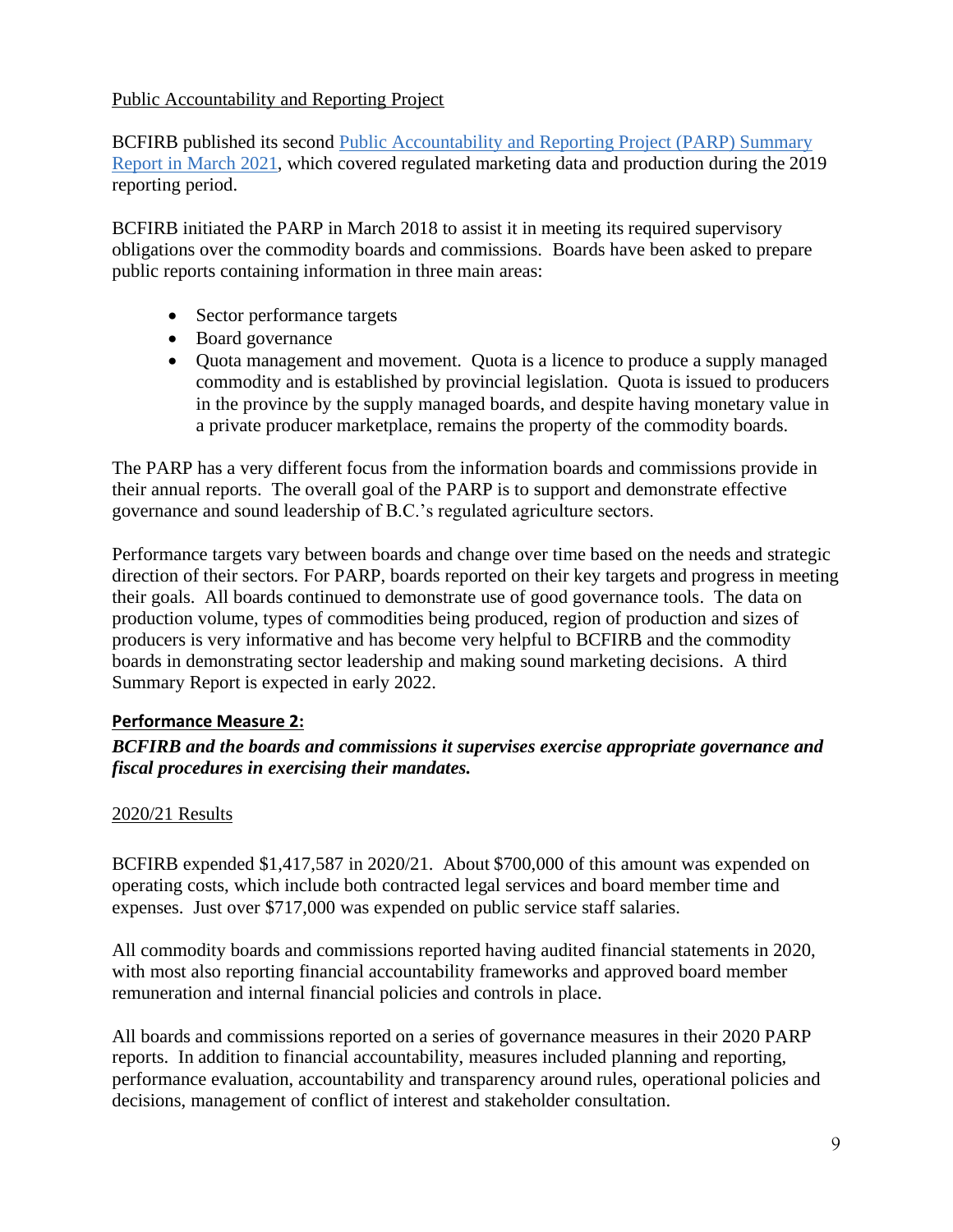#### **Goal 2: A principles-based, outcomes-oriented approach to regulation.**

**Objective 2.1: The British Columbia Farm Industry Review Board and marketing boards and commissions use a principles-based approach to regulating.**

#### **Strategies:**

- Working with boards and commissions to develop, adopt and employ a principlesbased approach to regulation.
- Requiring all BCFIRB, marketing board and commission orders, decisions and determinations to be made available to the public, except where privacy legislation and policies apply.
- Promoting policies that reflect provincial interests at federal and provincial levels.

#### **Performance Measure 3:**

*BCFIRB and the boards and commissions demonstrate the application of the SAFETI principles (Strategic, Accountable, Fair, Effective, Transparent and Inclusive) in their programs, policies and decisions.*

#### 2020/21 Results

BCFIRB believes that progress continues to be made on the implementation of the application of the SAFETI principles in board operations and decision-making. BCFIRB implemented the SAFETI principles in June 2016, after a five-year development and consultation process with the commodity boards and commissions, the Ministry and other stakeholders.

| Principle   | <b>Description</b>                                                                  |
|-------------|-------------------------------------------------------------------------------------|
| Strategic   | Identifying key opportunities and systemic challenges, and plan for actions to      |
|             | effectively manage risks and take advantage of future opportunities.                |
| Accountable | Maintaining legitimacy and integrity through understanding and discharging          |
|             | responsibilities and reporting performance.                                         |
| Fair        | Ensuring procedural fairness in processes and decision-making.                      |
| Effective   | Ensuring clearly defined outcomes with appropriate processes and measures.          |
| Transparent | Ensuring that processes, practices, procedures, and reporting on how the mandate is |
|             | exercised are open, accessible and fully informed.                                  |
| Inclusive   | Ensuring that appropriate interests, including the public interest, are considered. |

Boards and commissions included SAFETI analyses in their 2020/21 decisions, as well as in submissions to BCFIRB, and have been improving in this area since 2016. Application of the principles is becoming a part of board culture, including BCFIRB. BCFIRB and commodity board members and staff have noted the value and usefulness of the principles, as an analytical lens and tool, on numerous occasions. There have also been several workshops and training sessions on the SAFETI principles put on by the BC Council of Marketing Boards, under their Centre for Organizational Governance in Agriculture (COGA) committee.

#### **Performance Measure 4:**

*BCFIRB orders, decisions, determinations, practices and procedures and other information are published promptly. Marketing board and commission orders, decisions and determinations are published promptly after being made in order to preserve rights of appeal under the NPMA.*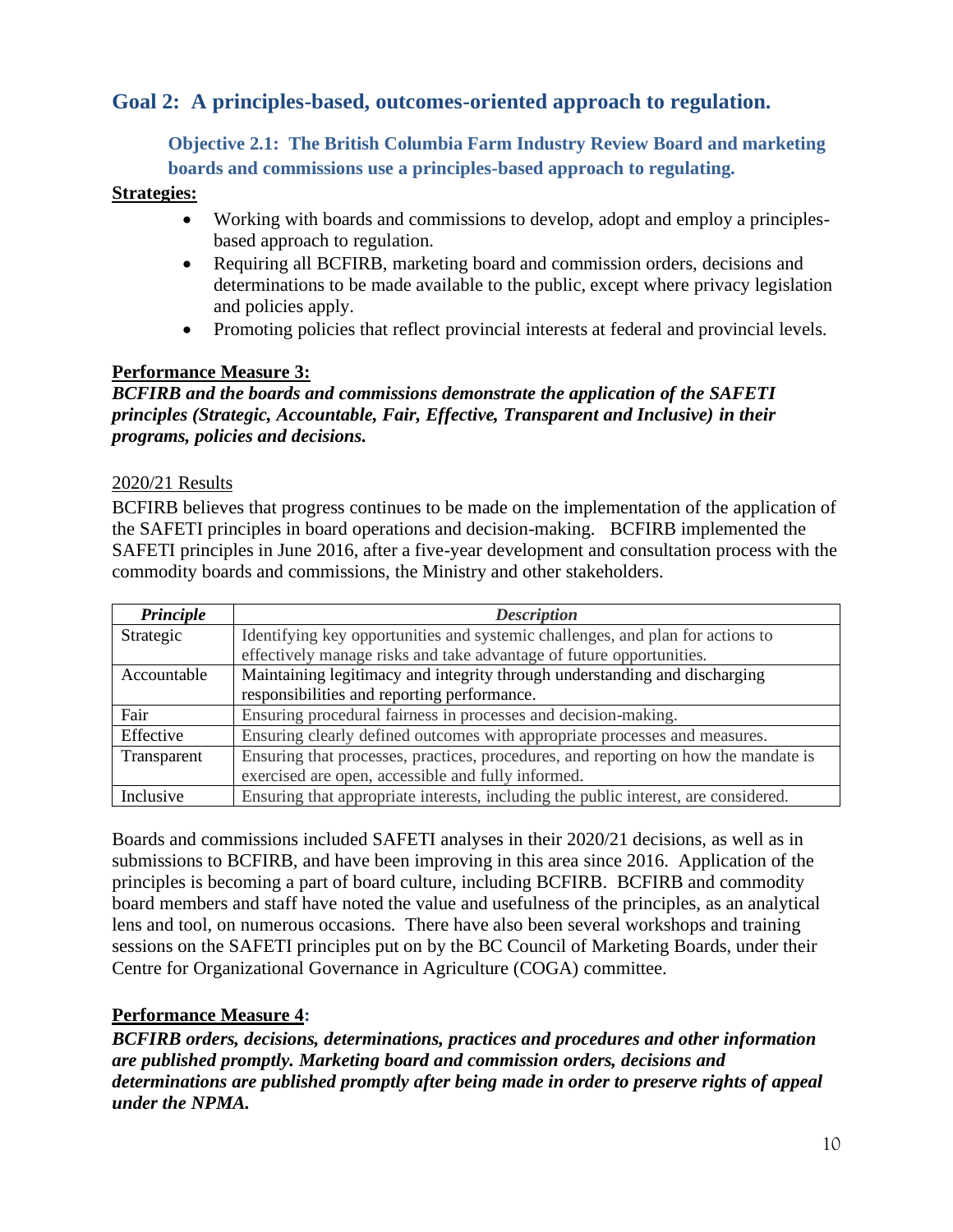#### 2020/21 Results

BCFIRB 2019/20 administrative and supervisory records demonstrated publishing expectations were met. BCFIRB posted all of its complaints and appeals decisions to its website no later than seven days following all decisions made, as specified in its [Rules of Practice and Procedure.](https://www2.gov.bc.ca/assets/gov/british-columbians-our-governments/organizational-structure/boards-commissions-tribunals/bc-farm-industry-review-board/regulated-marketing/2016_july_npma_rules.pdf) Supervisory decisions, all significant correspondence and all updates to policies and procedures were also published on BCFIRB's website in a timely fashion.

BCFIRB continues to be satisfied with the progress boards and commissions are making publishing orders, determinations, decisions and other information in a timely manner. Timely publication of decisions supports producer business planning and right of appeal to BCFIRB.

#### **Goal 3: Effective, fair and independent resolution of inquiries and disputes.**

**Objective 3.1: Ensure issues and disputes arising within BCFIRB's jurisdiction are resolved in a fair and timely manner, including use of Alternative Dispute Resolution methods where appropriate.**

#### **Strategies:**

- Using supervisory processes, and farm practice studies as necessary, to help prevent and resolve disputes.
- Using timely, fair and accessible processes to help resolve complaints under the FPPA and appeals under the NPMA and PCAA.

#### **Performance Measure 5:**

*BCFIRB reports on time from appeal or complaint filing to resolution, average costs per case, and user satisfaction for each of its statutory mandates and associated adjudicative processes.* 

#### 2020/21 Results

In total BCFIRB administered 56 cases in 2020/21. See Appendix One for a detailed list. Of these, 36 were resolved within the year, with 17 resolved following a hearing, 4 settled through BCFIRB's alternative dispute resolution process (ADR), and 15 were withdrawn or dismissed.

| <b>2020/21 CASES</b>                         | <b>FPPA</b> | <b>NPMA</b> | <b>PCAA</b> | <b>TOTAL</b> |
|----------------------------------------------|-------------|-------------|-------------|--------------|
| Carried forward from 2019/20                 | 14          | 6           | 2           | 22           |
| New appeals/complaints in 2020/21            | 12          | 8           | 14          | 34           |
| Total appeals/complaints in 2020/21          | 26          | 14          | 16          | 56           |
| Total appeals/complaints resolved in 2020/21 | 11          | 10          | 15          | 36           |
| Total appeals carried forward to 2021-22     | 15          |             |             | 20           |

#### **Summary of BCFIRB's appeals and complaints in 2020/21**

There is considerable cost variability from case to case. The total cost of resolving cases without a hearing in 2020/21 was approximately \$80,000, with about \$50,000 spent on resolving complaints filed under the *Farm Practices Protection (Right to Farm) Act* (FPPA).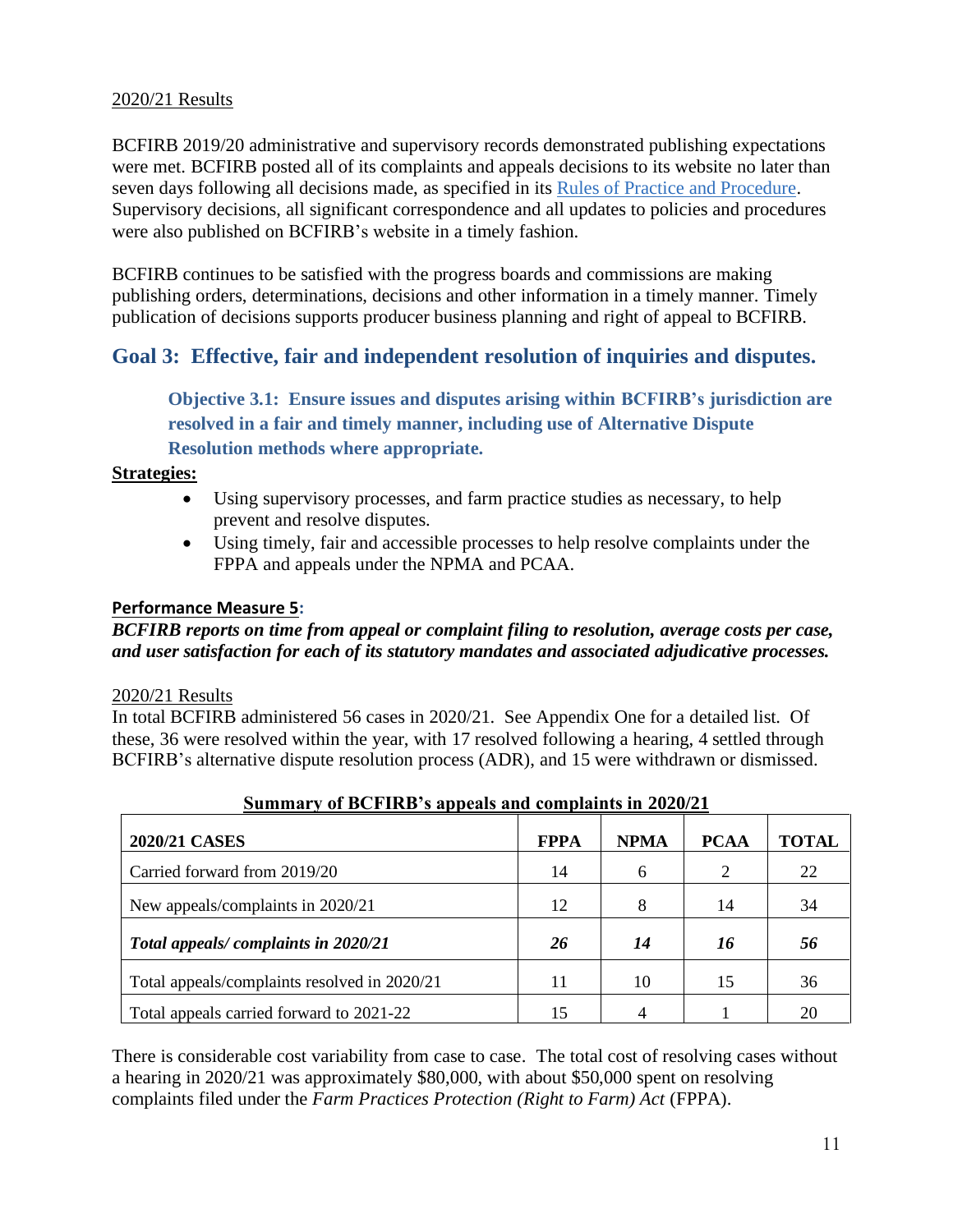Of the eleven *Prevention of Cruelty to Animals Act* (PCAA) cases resolved with a hearing, the average cost was about \$8,500. Three *Natural Products Marketing Act* (NPMA) cases resolved by hearing combined cost just over \$67,000, and one FPPA case that went to hearing cost just under \$50,000.

In 2020/21, there were three Judicial Reviews (JRs) of BCFIRB appeal and complaint decisions to the British Columbia Supreme Court, two involved the NPMA and the other involved a PCAA case. One of the NPMA JRs was a significant case, and involved a petition filed in respect of approximately thirteen different decisions of the VMC and BCFIRB over the span of a few years. The petitioner challenged the applicability of provincial legislation to the production and marketing of regulated products destined for export.

BCFIRB and the VMC successfully challenged the JR petition on several grounds, with an application to strike certain aspects of the petition. The presiding Supreme Court Judge ruled in favour of the VMC and BCFIRB, finding that the petitioner was attempting to argue positions that should have been raised in the first instance with BCFIRB and that the appeal to BCFIRB was an adequate alternative remedy which that it was inappropriate for the petitioner to seek a judicial remedy. The court found that to allow the JR would have been an abuse of process. The approximate cost of the JR to BCFIRB was about \$75,000. The other NPMA JR cost about \$24,000 and the PCAA JR cost about \$6,000 in 2020/21.

BCFIRB has published policy and procedure documents that set out the process, steps and timeframes associated with the filing and hearing of appeals and complaints under its different statutory mandates. In 2020/21, 82% of all cases that went to a hearing were decided within established timelines, with 100% of the animal custody appeals that went to hearing decided within the expected time period.

BCFIRB continues to gather feedback about the appeal and complaints process, website and staff response times through a user response survey. Feedback and suggestions for improvement are now routinely examined to help identify appropriate areas for service improvements.

> **Further information about BCFIRB may be found at:**  <http://www2.gov.bc.ca/bcfarmindustryreviewboard>

> > Telephone: 250 356-8945 Facsimile: 250 356-5131 Email: [firb@gov.bc.ca](mailto:firb@gov.bc.ca)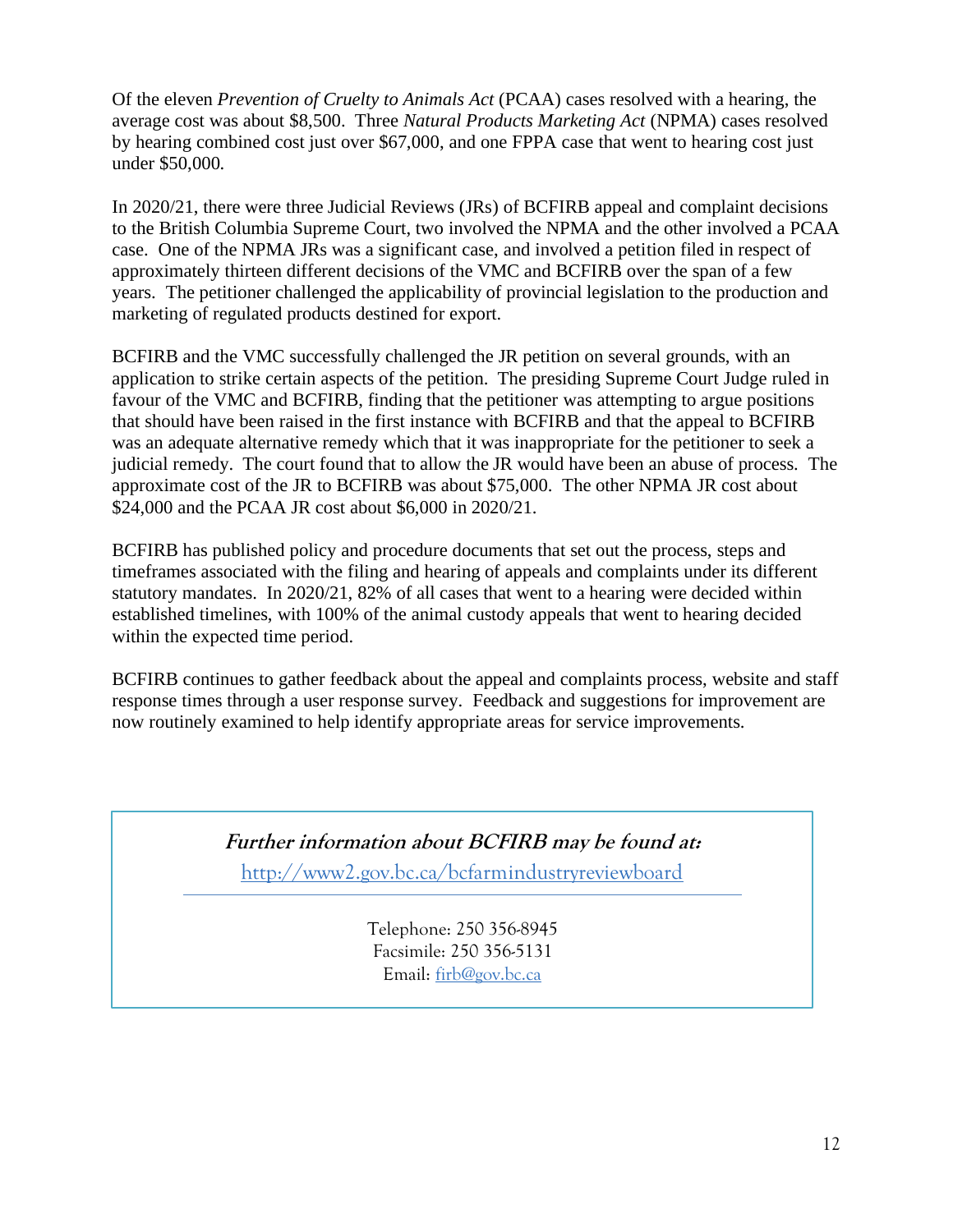## **Appendix One – BCFIRB Cases in 2020/21**

| <b>Farm Practices Protection Act (FPPA) Cases 2020/21</b>               |                     |  |
|-------------------------------------------------------------------------|---------------------|--|
| <b>Case Name</b>                                                        | <b>Decision</b>     |  |
| Pimiskern v McMeeken - filed: April 18, 2018                            | Withdrawn:          |  |
| Issue: drainage issue from orchard replant in Kelowna                   | April 29, 2020      |  |
|                                                                         |                     |  |
| Brar v Burrowing Owl - filed July 24, 2019                              | <b>ADR</b> Settled: |  |
| Issue: dust and sand generated from farm in Okanagan                    | May 11, 2020        |  |
|                                                                         |                     |  |
| Lane v Sivorot - filed August 30, 2019                                  | Dismissed:          |  |
| Issue: noise, odour and rodents from farm in Sooke                      | May 27, 2020        |  |
|                                                                         |                     |  |
| Milligan v Pearson - filed March 20, 2020                               | Withdrawn:          |  |
| Issue: odour, run off and noise from cannabis operation in Port Alberni | June 15, 2020       |  |
|                                                                         |                     |  |
| Bingley v Lang Vineyard - filed: January 11, 2018                       | Decision Issued:    |  |
| Ward v Lang Vineyard - filed: January 11, 2018                          | September 23, 2020  |  |
| Issue: noise from a chiller unit in Naramata                            |                     |  |
|                                                                         |                     |  |
| Gardiner v Springbend Chicken Corp - filed: May 4, 2018                 | In process          |  |
| Issues: dust, odour from a poultry operation in Grindrod                |                     |  |
|                                                                         |                     |  |
| Balazs v Pankiw – filed November 5, 2019                                | <b>ADR Settled:</b> |  |
| Issue: drainage/flooding at neighbouring orchard plant in Grand Forks   | March 16, 2021      |  |
|                                                                         |                     |  |
| Gaudette v 93 Landing Co - filed December 12, 2019                      | In process          |  |
| Issue: odour from manure storage operation in Abbotsford                |                     |  |
|                                                                         |                     |  |
| Tidball v Frind Winery - filed March 24, 2020                           | In process          |  |
| Wedan v Frind Winery - filed March 31, 2020                             |                     |  |
| Fleishman v Frind Winery - filed April 2, 2020                          |                     |  |
| Mayrs v Frind Winery - filed March 24, 2020 (not paid)                  |                     |  |
| Wedan v Frind Winery – filed March 31, 2020 (not paid)                  |                     |  |
| Issue: noise from chiller unit in vineyard in Kelowna                   |                     |  |
|                                                                         |                     |  |
| McHugh v Graham Creek – filed July 22, 2020                             | <b>ADR Settled:</b> |  |
| Issue: flies from compost and manure                                    | August 14, 2020     |  |
|                                                                         |                     |  |
| Cline v Caspian Acres - filed August 10, 2020                           | Withdrawn:          |  |
| Issue: Odour                                                            | January 15, 2021    |  |
|                                                                         |                     |  |
| Warcup v Daybreak Farms – filed August 10, 2020                         | In process          |  |
| Gee v Daybreak Farms - filed August 13, 2020                            |                     |  |
| Williamson v Daybreak Farms - filed August 13, 2020                     |                     |  |
| Wright v Daybreak Farms - filed August 19, 2020                         |                     |  |
| Miller v Daybreak Farms - filed August 24, 2020                         |                     |  |
| Kokko v Daybreak Farms - filed August 31, 2020                          |                     |  |
| <b>Issue: Flies</b>                                                     |                     |  |
|                                                                         |                     |  |
| Kennedy v Tejay Bilga Farm - filed September 9, 2020                    | <b>ADR</b> Settled: |  |
| Issue: Noise from a propane cannon                                      | November 26, 2020   |  |
|                                                                         |                     |  |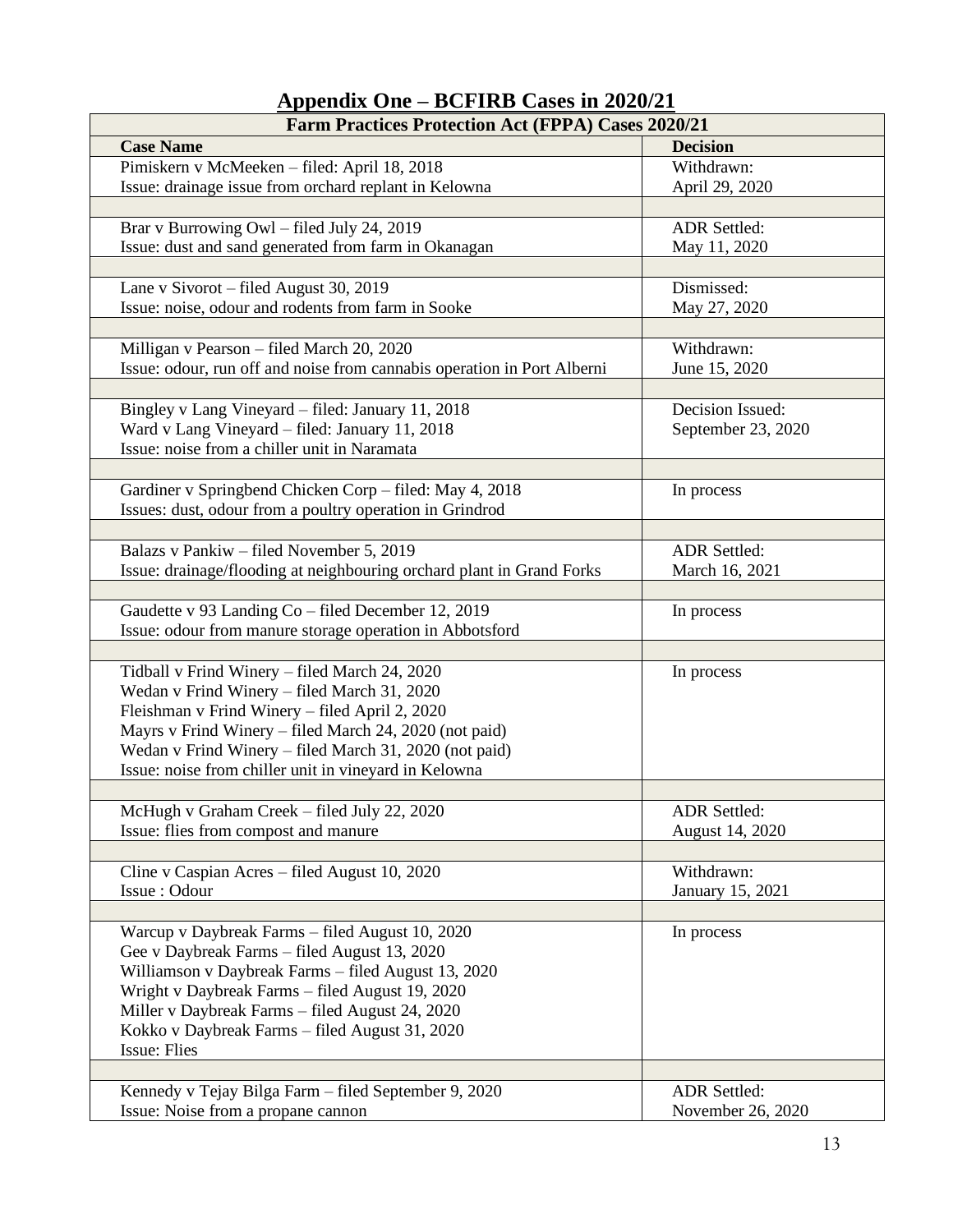| Solbakken v Arbutus Glade Sheep Farm - filed October 29, 2020 | Withdrawn:               |
|---------------------------------------------------------------|--------------------------|
| Issue: Noise and odour                                        | March 23, 2021           |
|                                                               |                          |
| Dhothar v Pansegrau - filed January 18, 2021                  | In process               |
| Issue: Drainage and flooding                                  |                          |
|                                                               |                          |
| Kingsdale Dairy v U&D Meier Dairy - filed January 19, 2021    | In process               |
| Issue: Noise from a propane cannon                            |                          |
| Prevention of Cruelty to Animals Act (PCAA) Cases 2020/21     |                          |
| <b>Case Name</b>                                              | <b>Decision</b>          |
| Hogan v BCSPCA - filed February 24, 2020                      | Decision issued:         |
| Issue: seizure of 6 horses                                    | April 8, 2020            |
|                                                               |                          |
| Eben v BCSPCA – March 24, 2020                                | Decision issued:         |
| Issue: seizure of 6 dogs                                      | May 6, 2020              |
|                                                               |                          |
| C'Sok v BCSPCA – filed June 18, 2020                          | Withdrawn and Dismissed: |
| Issue: seizure of 1 dog                                       | July 10, 2020            |
|                                                               |                          |
| Clark v BCSPCA - filed July 6, 2020                           | Decision issued:         |
| Issue: seizure of 16 cats                                     |                          |
|                                                               | August 17, 2020          |
|                                                               |                          |
| McKinnon v BCSPCA – filed August 24, 2020                     | Decision issued:         |
| Issue: seizure of 17 cats, 1 dog and 8 chickens               | October 5, 2020          |
|                                                               |                          |
| Bonara v BCSPCA - filed August 31, 2020                       | Withdrawn:               |
| Issue: seizure of 1 dog                                       | September 22, 2020       |
|                                                               |                          |
| Jensen v BCSPCA - filed October 15, 2020                      | Decision issued:         |
| Issue: seizure of 28 cats                                     | November 23, 2020        |
|                                                               |                          |
| Leismeister v BCSPCA - filed October 15, 2020                 | Decision issued:         |
| Issue: seizure of 2 cats                                      | November 25, 2020        |
|                                                               |                          |
| Crowe v BCSPCA – filed October 20, 2020                       | Withdrawn:               |
| Issue: seizure of 1 dog, 1 cat                                | November 10, 2020        |
|                                                               |                          |
| Foulds v BCSPCA – filed October 22, 2020                      | Decision issued:         |
| Issue: seizure of 67 dogs, 27 horses, 3 animals               | December 9, 2020         |
|                                                               |                          |
| Smith v BCSPCA - December 4, 2020                             | Decision issued:         |
| Issue: seizure of 6 horses                                    | January 18, 2021         |
|                                                               |                          |
| Chandler v BCSPCA – December 21, 2020                         | Decision issued:         |
| Issue: seizure of 4 dogs, 2 goats, 1 cat                      | February 1, 2021         |
|                                                               |                          |
| Currall v BCSPCA - December 23, 2020                          | Decision issued:         |
| Issue: seizure of 1 dog                                       | February 8, 2021         |
|                                                               |                          |
|                                                               |                          |